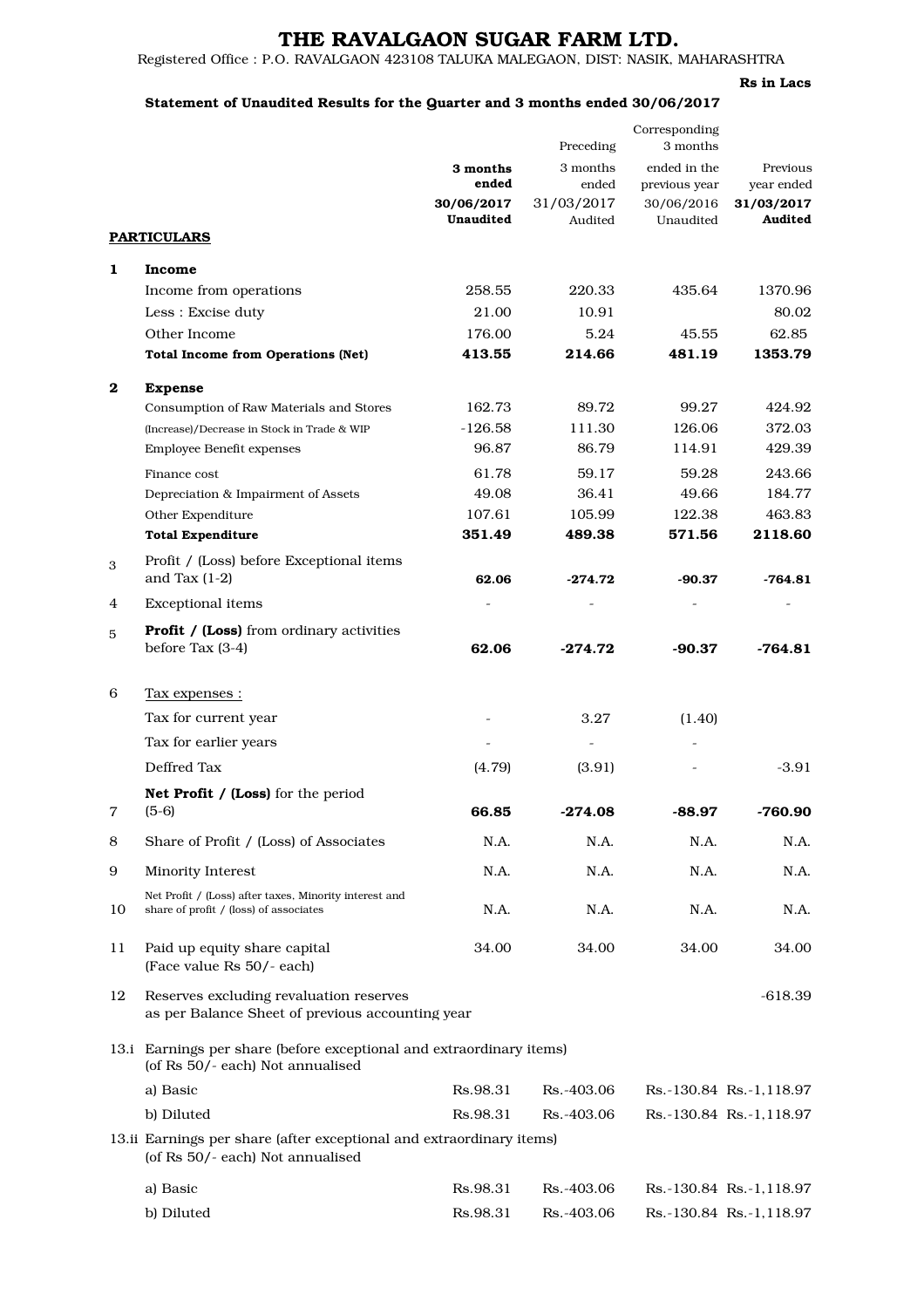# THE RAVALGAON SUGAR FARM LTD.

Registered Office : P.O. RAVALGAON 423108 TALUKA MALEGAON, DIST: NASIK, MAHARASHTRA

### Rs in Lacs

## Statement of Unaudited Results for the Quarter and 3 months ended 30/06/2017

|    |                                                                                                                                                                                     |                   | Preceding         | Corresponding<br>3 months     |                             |
|----|-------------------------------------------------------------------------------------------------------------------------------------------------------------------------------------|-------------------|-------------------|-------------------------------|-----------------------------|
|    |                                                                                                                                                                                     | 3 months<br>ended | 3 months<br>ended | ended in the<br>previous year | Previous<br>year ended      |
|    |                                                                                                                                                                                     | 30/06/2017        | 31/03/2017        | 30/06/2016                    | 31/03/2017                  |
|    |                                                                                                                                                                                     | <b>Unaudited</b>  | Audited           | Unaudited                     | Audited                     |
|    | <b>PARTICULARS</b>                                                                                                                                                                  |                   |                   |                               |                             |
| ≜  | <b>Particulars of Shareholding</b>                                                                                                                                                  |                   |                   |                               |                             |
| 1) | <b>Public Shareholding</b>                                                                                                                                                          |                   |                   |                               |                             |
|    | Number of shares                                                                                                                                                                    | 31,753            | 31,753            | 31,753                        | 31,753                      |
|    | Percentage of shareholding                                                                                                                                                          | 46.70%            | 46.70%            | 46.70%                        | 46.70%                      |
| 2) | Promoters and Promoter group Shareholding<br>a) Shares Pledged / Encumbered                                                                                                         |                   |                   |                               |                             |
|    | Number of shares                                                                                                                                                                    | Nil               | Nil               | Nil                           | Nil                         |
|    | Percentage of Promoters' Shareholding                                                                                                                                               | Nil               | Nil               | Nil                           | Nil                         |
|    | (as a % of the total shareholding of Promoter and Promoter group)                                                                                                                   |                   |                   |                               |                             |
|    | Percentage of Promoters' Shareholding<br>(as a % of the total share capital of the Company)                                                                                         | Nil               | Nil               | Nil                           | Nil                         |
|    | b) Non-encumbered<br>Number of shares                                                                                                                                               | 36,247            | 36,247            | 36,247                        | 36,247                      |
|    | Percentage to Promoters' shareholding                                                                                                                                               | 100.00%           | 100.00%           | 100.00%                       | 100.00%                     |
|    | (as a % of the total shareholding of Promoter and Promoter group)                                                                                                                   |                   |                   |                               |                             |
|    | Percentage of Promoters' Shareholding<br>(as a % of the total share capital of the Company)                                                                                         | 53.30%            | 53.30%            | 53.30%                        | 53.30%                      |
| 1) | Segmentwise Results for the Quarter and 3 months ended 30/06/2017<br><b>Segment Revenue</b> (Including Other Income)<br>a) Sugar<br>b) Confectionery<br>Less: Inter Segment Revenue | 102.25<br>309.87  | 212.84            | 187.42<br>337.97<br>65.70     | 249.14<br>1,175.68<br>96.52 |
|    | Net Sales/ Income from Operations                                                                                                                                                   | 412.12            | 212.84            | 459.69                        | 1,328.30                    |
| 2) | Segment Results Profit (+)/ Loss (-)                                                                                                                                                |                   |                   |                               |                             |
|    | before Tax and Interest                                                                                                                                                             |                   |                   |                               |                             |
|    | a) Sugar                                                                                                                                                                            | 67.16             | $-56.10$          | 2.81                          | -166.33                     |
|    | b) Confectionery                                                                                                                                                                    | 123.07            | $-111.70$         | 1.77                          | $-161.33$                   |
|    | Total                                                                                                                                                                               | 190.23            | $-167.80$         | 4.58                          | $-327.66$                   |
|    | Less: Unallocated Expenses - Net                                                                                                                                                    | 66.39             | 47.75             | 35.67                         | 193.49                      |
|    | Less: Interest & Finance Charges<br>Less Exceptional Item                                                                                                                           | 61.78             | 59.17             | 59.28                         | 243.66                      |
|    | Profit / (Loss) before Tax                                                                                                                                                          | 62.06             | $-274.72$         | $-90.37$                      | $-764.81$                   |
|    | Tax Expenses (including Deferred Tax)                                                                                                                                               | $-4.79$           | $-0.64$           | -1.40                         | $-3.91$                     |
|    | Profit / (Loss) after Tax                                                                                                                                                           | 66.85             | $-274.08$         | $-88.97$                      | $-760.90$                   |
| 3) | <b>Net Capital Employed</b><br>(Segment Assets - Segment Liabilities)                                                                                                               |                   |                   |                               |                             |
|    | a) Sugar                                                                                                                                                                            | 876.29            | 992.52            | 1,168.38                      | 992.52                      |
|    | b) Confectionery                                                                                                                                                                    | 188.68            | $-30.14$          | 144.09                        | $-30.14$                    |
|    | c) Others                                                                                                                                                                           | 874.12            | 897.40            | 1116.20                       | 897.40                      |
|    | Total                                                                                                                                                                               | 1,939.09          | 1,859.78          | 2,428.67                      | 1859.78                     |